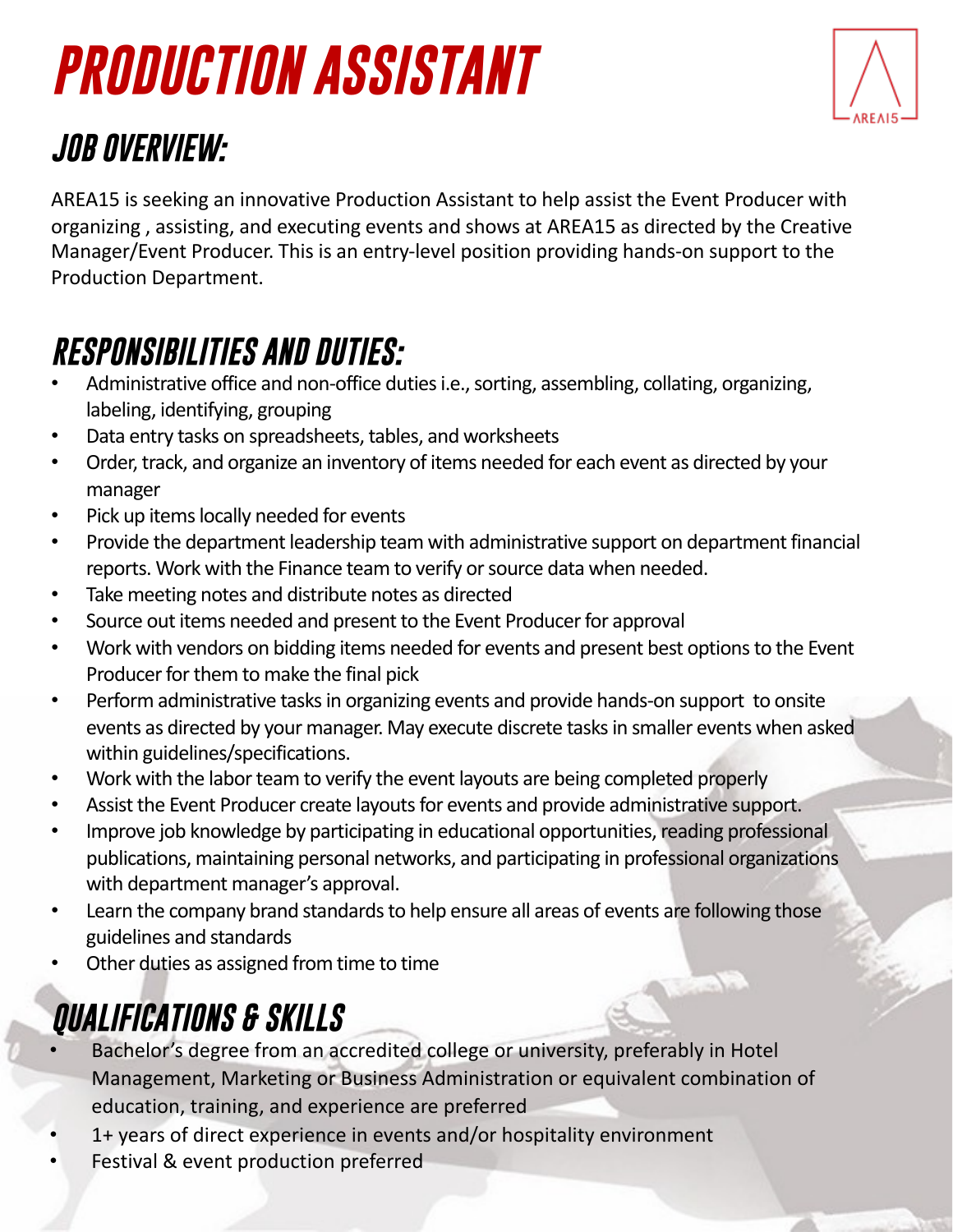# *PRODUCTION ASSISTANT*



### *QUALIFICATIONS & SKILLS*

- Experience with Tripleseat, Hubspot, Social tables or any Sales & Catering Systems / Reporting programs a plus.
- Proven history of fostering teamwork especially with operations, HR and finance
- Proven history of being responsive to team needs/demands
- Proven history of meeting milestones and goals established by managers and staff
- Proven history of taking and adhering to instructions and directions
- A high level of organization
- Fostering client relationships
- Working knowledge of Microsoft Office suite (Particularly Excel)
- Excellent customer service skills
- Proven history of accomplishing tasks within deadlines and due dates
- Proven history of taking on new tasks without hesitation
- Detail-oriented and meticulous in delivering error-free work product
- Provides feedback and updates on task due dates and completion schedules
- Have interpersonal skills to deal effectively with all business contacts
- Professional appearance and demeanor
- Ability to work varied shifts, including weekends and holidays
- Advanced written and verbal communication skills (bi- or multi-lingual a plus)
- Must be able to lift 50lbs
- Work in an environment that is subject to varying levels of noise, crowds, flashing lights and smoke.
- Must be able to stand, walk, bend and lift for extended periods of time
- Must have the ability to withstand high temperatures, heat, and sun exposure.
- Must be proficient in the English language; additional language skills preferred
- Must be authorized to work in the U.S